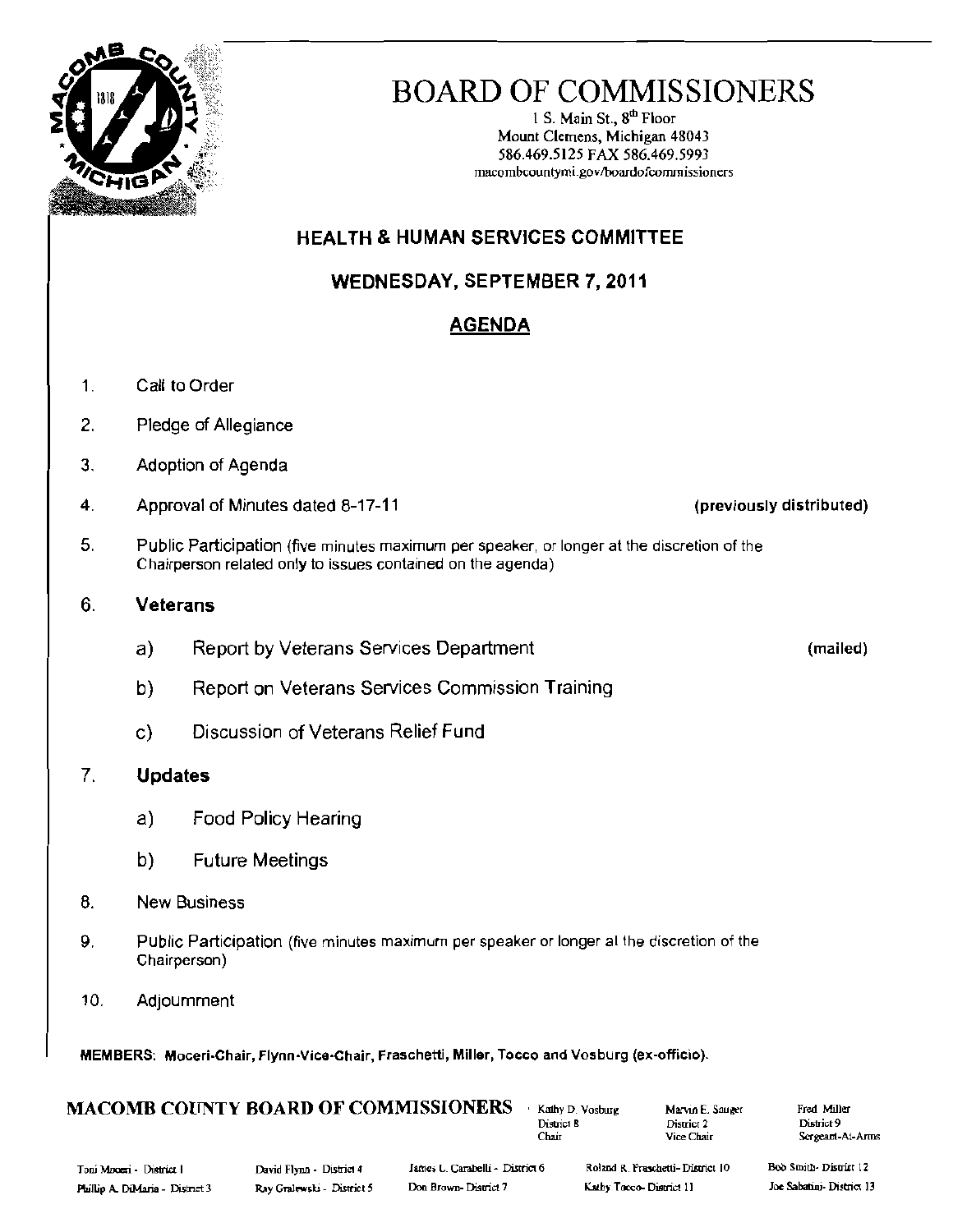| RESOLUTION NO.                                                                                                                                                   | <b>FULL</b>   | <b>BOARD</b> | <b>MEETING</b> |  |  |  |
|------------------------------------------------------------------------------------------------------------------------------------------------------------------|---------------|--------------|----------------|--|--|--|
|                                                                                                                                                                  | <b>AGENDA</b> |              |                |  |  |  |
|                                                                                                                                                                  |               |              |                |  |  |  |
| <b>MACOMB COUNTY, MICHIGAN</b>                                                                                                                                   |               |              |                |  |  |  |
| <b>RESOLUTION TO</b> Receive and file Monthly Status Report for August 2011,<br>as submitted by Kermit Harris, Director of Veterans Services <b>Example 2018</b> |               |              |                |  |  |  |
| <u> 1990 - Jan James Sandarík (f. 1980)</u>                                                                                                                      |               |              |                |  |  |  |
|                                                                                                                                                                  |               |              |                |  |  |  |
| Health and Human Services Committee                                                                                                                              |               |              |                |  |  |  |
|                                                                                                                                                                  |               |              |                |  |  |  |
|                                                                                                                                                                  |               |              |                |  |  |  |

COMMITTEE / MEETING DATE

**Health and Human Services** 

**September 7,2011**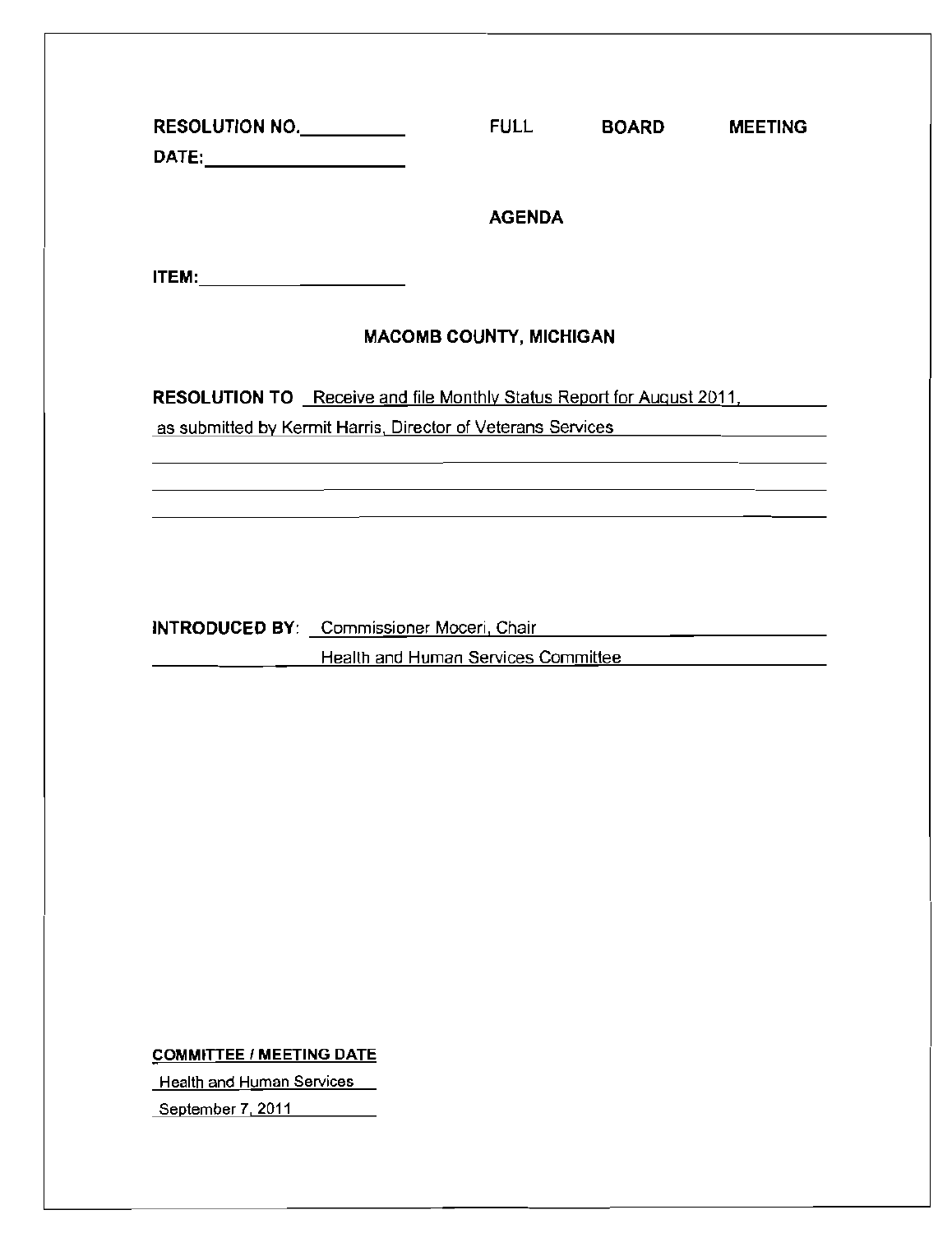### HEALTH AND HUMAN SERVICES COMMITTEE Status Report for August 2011

### Veterans Services Commission Members: Mike G. Kinney, Chairman Pat M. Daniels, Vice Chairman Therese Wrobel, Secretary Natalie V. McPherson, Member at Large Fred Warner, Member at Large

After review by the Veterans Services Commission 24 county burial applications and 5 marker reimbursement applications were approved for August.

| <b>STATUS REPORT - AUGUST 2011</b> |                                                                                                                                                                                                                   |      |           |         | 2011          | YTD            | 2010         |
|------------------------------------|-------------------------------------------------------------------------------------------------------------------------------------------------------------------------------------------------------------------|------|-----------|---------|---------------|----------------|--------------|
| 1.                                 | Personal Contacts with Veterans                                                                                                                                                                                   |      |           |         | *(AUG)<br>641 | (2011)<br>4758 | (AUG)<br>556 |
|                                    | wwi                                                                                                                                                                                                               | WWII | Korea     | Vietnam |               |                |              |
|                                    |                                                                                                                                                                                                                   | 135  | 79        | 310     |               |                |              |
|                                    | Persian                                                                                                                                                                                                           | lraq | Peacetime | Visitor |               |                |              |
|                                    | 47                                                                                                                                                                                                                | 32   | 35        | 2       |               |                |              |
| 2 <sub>1</sub>                     | Claims (New/On-Going): Compensation,                                                                                                                                                                              |      |           |         | 336           | 2616           | 234          |
|                                    |                                                                                                                                                                                                                   |      |           |         |               |                |              |
| З.                                 | Federal Burial Allowance                                                                                                                                                                                          |      |           |         |               | 107            | 12           |
| 4.                                 |                                                                                                                                                                                                                   |      |           |         |               | 275            | 44           |
| 5.                                 |                                                                                                                                                                                                                   |      |           |         |               | 116            | 10           |
| 6.                                 |                                                                                                                                                                                                                   |      |           |         | 5             | 31             | 9            |
| 7.                                 | Pension, DIC, Widows Death Pension<br><b>County Burial Allowance</b><br>County Burial - Excess Net Worth<br>Government Markers<br>Flag Display Cases<br>Financial Assistance (MVTF)<br>Veterans Relief Fund (VRF) |      |           |         | 30            | 338            | 42           |
| 8.                                 |                                                                                                                                                                                                                   |      |           |         |               | 132            | 23           |
| 9.                                 |                                                                                                                                                                                                                   |      |           |         |               | 159            | 20           |
|                                    | *thru August 30, 2011                                                                                                                                                                                             |      |           |         |               |                |              |

#### AMOUNT OF DOLLARS BROUGHT IN MACOMB COUNTY FROM VA FOR THE MONTH OF AUGUST 2011

| Total Amount of One Time | Total Amount of          |
|--------------------------|--------------------------|
| Payment of Retro         | <b>Recurring Monthly</b> |
| \$569,410                | \$47.262                 |

 $\hat{\mathbf{r}}$ 

Kermit E. Harris, Lt Col USAF (ret) Director, Veterans Services

KEH/tlb